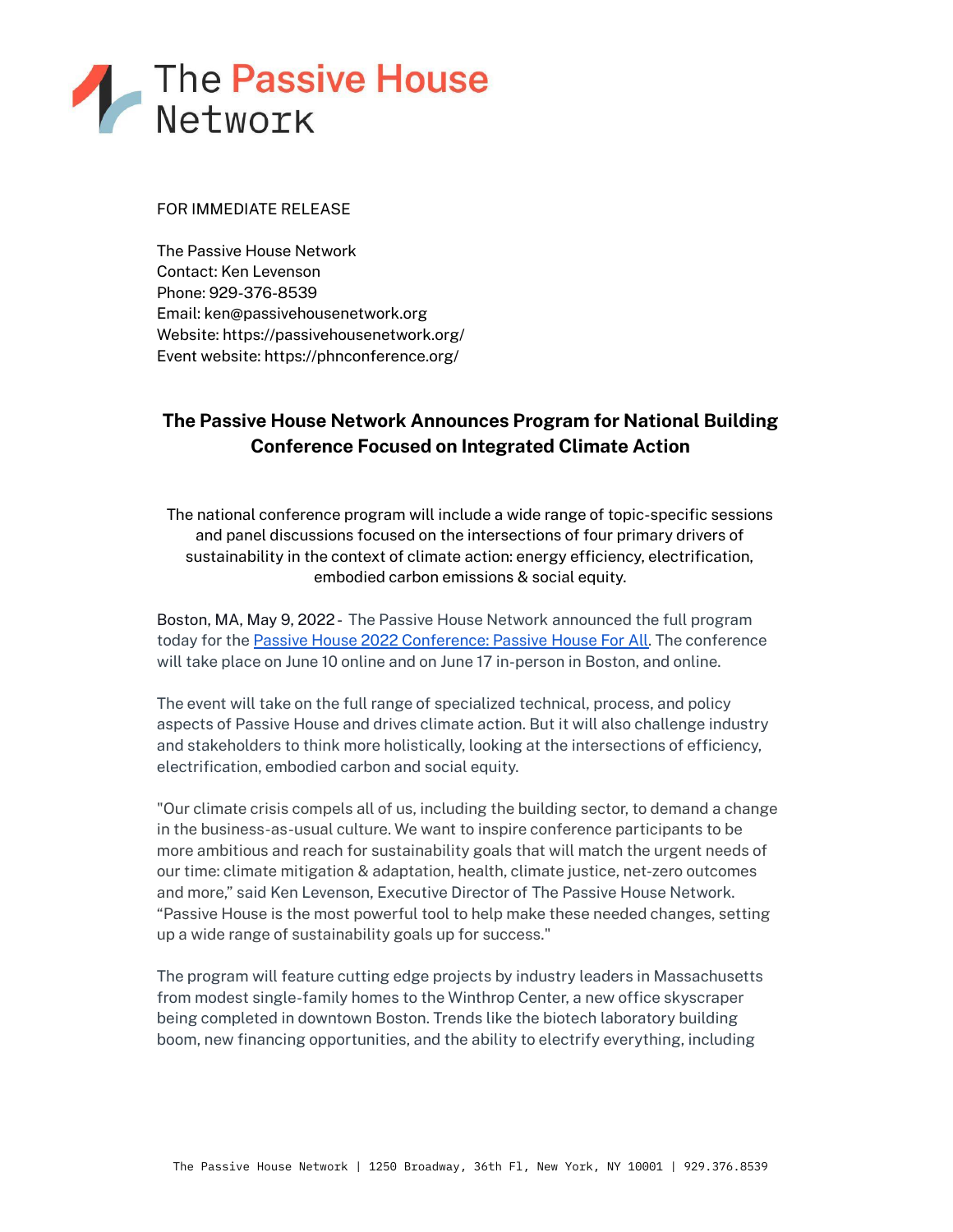commercial kitchens will be examined. Critical topics that cut across these themes, like net-zero energy and scaling retrofits will also be considered.

Split into two one-day sessions, the first day is all-online and consists of 20 topic-specific deep-dives exploring many aspects of efficiency, electrification, embodied carbon and social equity. The second day will be a series of expert panel discussions, organized by the conference themes, to provide a wide ranging discussion from varied perspectives, with the intention of heightening the awareness of the interdependence of these sustainability strategies.

June 10 program highlights include:

**An Education in Harnessing Efficiency:** A 580-bed residence at the University of Southern Maine delivers institutional sustainability goals with Passive House efficiency.

**The New Frontier, Downtown: The Passive Spec Office Building:** A downtown Boston highrise case study in reshaping workplace expectations.

**Retrofit First: Occupied Apartment Tower Step-by-Step EnerPHit:** Lessons learned from multi-phase 20-story retrofit with occupants in place.

**The Chef's Kitchen: All-Electric:** In our quest to electrify everything, all-electric kitchens - both residential & commercial - are counterintuitively compelling. Hear it from the chef.

The June 17 program expert panel discussions include:

**The Power of Efficiency:** How is energy efficiency driving performance today?

**Making All-Electric Choices:** What electrification pathways can we plug into the grid and optimally leverage efficiency?

**Tackling Embodied Carbon:** How will our efficient all-electric buildings drive down embodied carbon?

**The Equity Imperative:** Making social equity a full partner in our definition of sustainability.

**Supporting Equitable Sustainability:** How do we fund, incentivize and support choices that drive sustainable communities?

The full program session listings with descriptions and speakers can be found on the event website.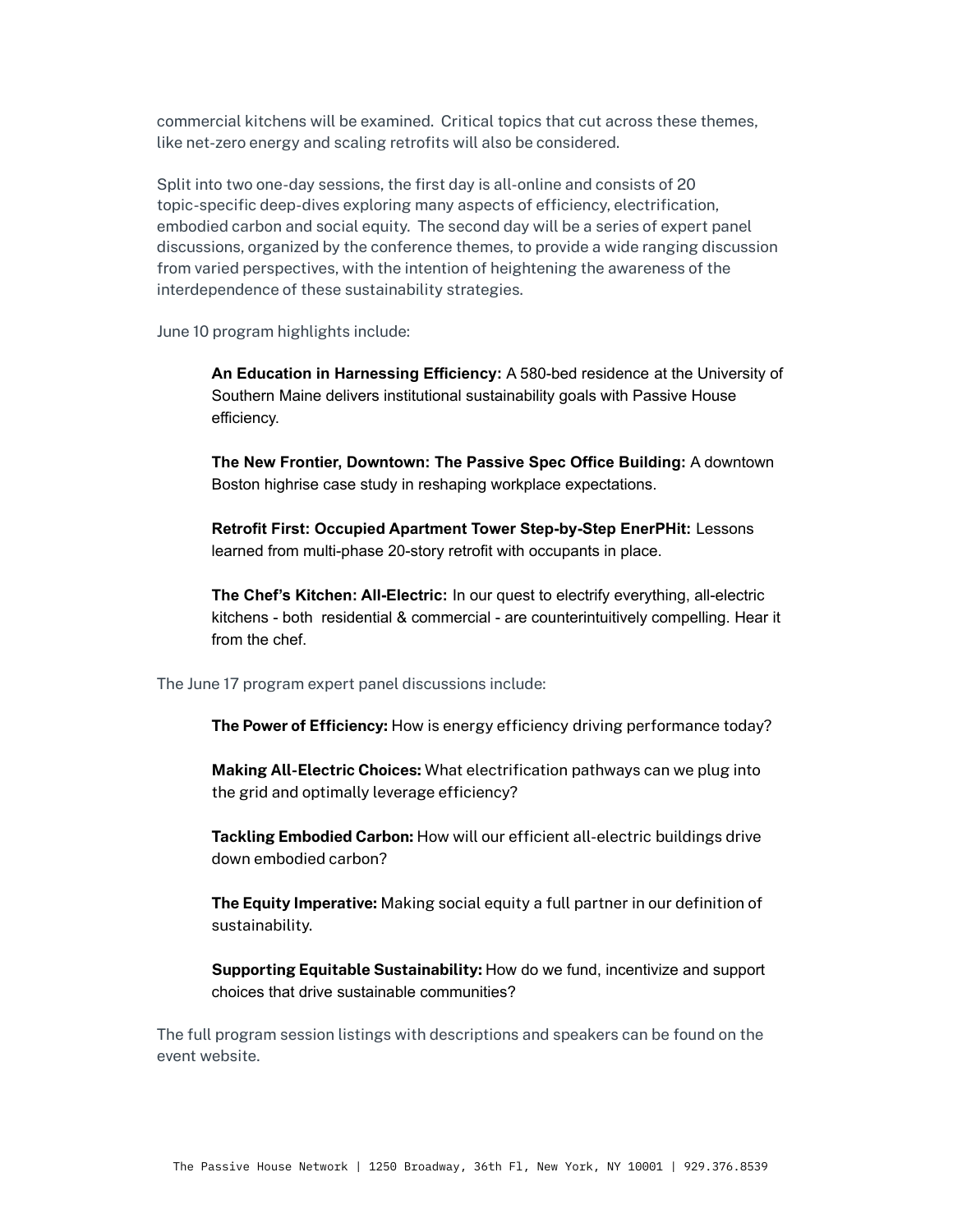Primary event partners include The Passive House Institute (PHI), the global leader of Passive House research, as well as the regional group, Passive House Massachusetts (PHMA).

In addition to core topic-specific sessions on June 10 and a series of interdisciplinary panel discussions on June 17, there will be deep-dive workshops on June 16, local Boston building tours on June 18 and several happy hour socials to meet and connect with fellow change-makers.

Find out more and register at <https://phnconference.org/>

# # #

### About PHN:

The Passive House [Network](https://cts.businesswire.com/ct/CT?id=smartlink&url=https%3A%2F%2Fnaphnetwork.org%2F&esheet=52564910&newsitemid=20220119005325&lan=en-US&anchor=The+Passive+House+Network&index=5&md5=32009132f3b57f7c99948502f5e6481c) (PHN), formerly known as NAPHN, is a 501(c)3 that provides Passive House high-performance building education and resources to professionals across the U.S. that transform how they think and work with buildings. PHN provides professionals a complete skill set to reliably produce new and renovated buildings that use dramatically less energy for effective and affordable climate action. <https://naphnetwork.org/>

## About PHI:

The Passive House [Institute](https://passivehouse.com/) (PHI) is an independent research institute that has played an especially crucial role in the development of the Passive House concept -the only internationally recognized, performance-based energy standard in construction. <https://passivehouse.com/>

#### About PHMA:

Passive House [Massachusetts](https://phmass.org/) is a member-based, non-profit organization that focuses on education, training, outreach, and advocacy to accomplish its goals. PHMA regularly hosts meetings, trainings, tours, and other events related to Passive House design and construction and serves as a hub of knowledge for high-performance design in the state and region. <https://phmass.org/>

### About Passive House:

[Passive](https://naphnetwork.org/news/what-is-passive-house-2/) House is an international building standard and methodology, applicable to buildings of all kinds from office buildings to hospitals, new-build and renovations, that results in a dramatic drop in operational energy use, and more comfortable and healthy occupants-meant to aggressively mitigate our climate crisis while providing resilient adaptation.

The Passive House Standard was developed by the Passive House Institute (PHI), an independent scientific research organization, located in Darmstadt, Germany, and includes specific requirements for energy use and comfort of occupants. The Passive